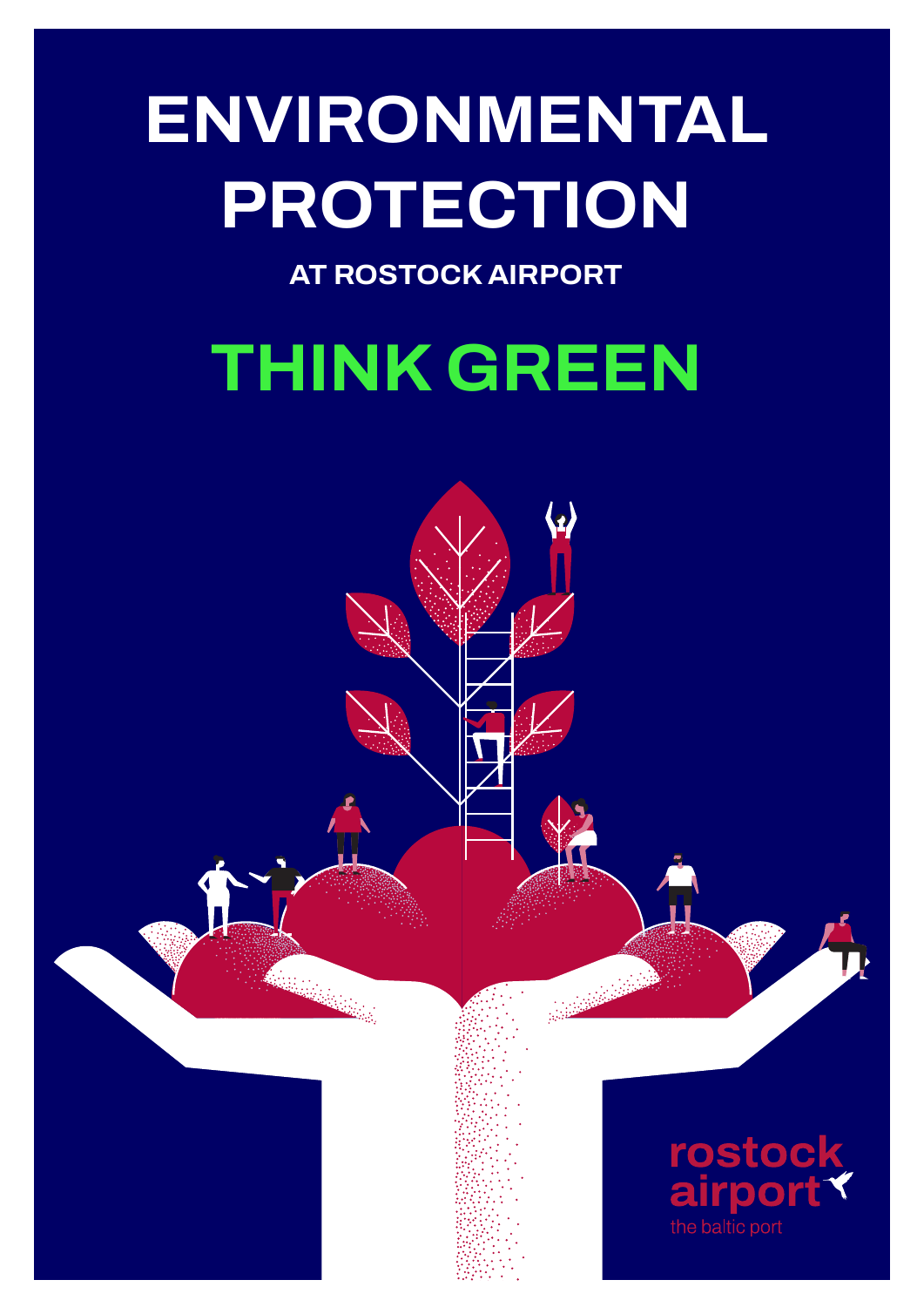

**We, Flughafen Rostock-Laage-Güstrow GmbH, ensure a demand-oriented connection of the region to the national and international air traffic network and enable mobility and interconnectivity for the state of Mecklenburg-Western Pomerania.** 

**We run our airport with conscious responsibility for our environment according to the following guidelines:**

## **1. We are open-minded towards ecological requirements:**

**Our goal is to protect and preserve the environment and the natural livelihood for present and future generations. We understand environmental protection as a process of continuous improvement and we use natural resources sparingly. In our planning, we take into account processes and procedures that conserve resources and reduce the burden on air and water. We want to develop areas sparingly, protect the environment and avoid waste.** 

#### **2. Emission targets:**

**We join the voluntary commitment of the German airports according to our financial possibilities. By 2030, we want to reduce our emissions by 50 % compared to 2010. By 2050, airports are to be operated in a climate-neutral manner. The basis of the measurement is the emissions produced by the airport itself. It is our goal to increase the energy efficiency of our facilities and buildings. We pay special attention to the continuous reduction of emissions from airport operations. A particular focus is the reduction of CO2 emissions.**

#### **3. Assessment of environmental impacts:**

**It is our goal to systematically identify, document and assess those of our operational activities that have an impact on the environment.** 

**From this, we derive targets and measures for improvements in processes and investments.**

# **4. Protection and preservation of the natural ecosystem:**

**We manage our airport open areas according to the preservation of natural functions and ecological value, in addition to the requirements for aviation needs.** 

**We are committed to compensating for the impact on nature necessitated by airport operations through compensatory and replacement measures.**